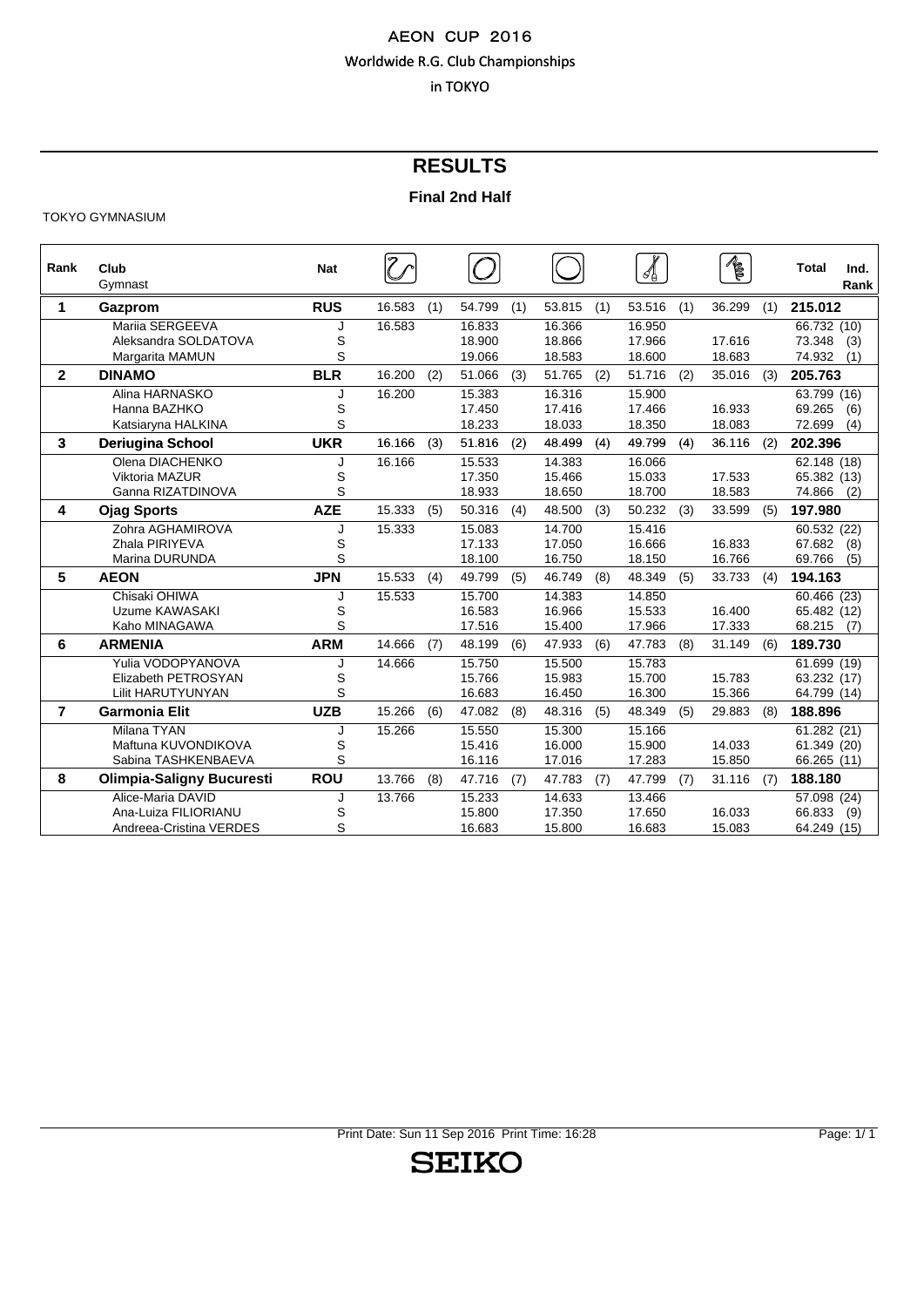# **RESULTS**

# **Senior - Final 2nd Half**

TOKYO GYMNASIUM

|              | Rank Gymnast                | Club                             | <b>Nat</b> |               |                | $\mathcal{A}$  | R             | Total  |
|--------------|-----------------------------|----------------------------------|------------|---------------|----------------|----------------|---------------|--------|
|              | <b>Margarita MAMUN</b>      | Gazprom                          | <b>RUS</b> | 19.066<br>(1) | (3)<br>18.583  | 18.600<br>(2)  | 18.683<br>(1) | 74.932 |
| $\mathbf{2}$ | <b>Ganna RIZATDINOVA</b>    | <b>Deriugina School</b>          | <b>UKR</b> | 18.933<br>(2) | 18.650<br>(2)  | 18.700<br>(1)  | 18.583<br>(2) | 74.866 |
| 3            | Aleksandra SOLDATOVA        | Gazprom                          | <b>RUS</b> | 18.900<br>(3) | 18.866<br>(1)  | 17.966<br>(5)  | 17.616<br>(4) | 73.348 |
| 4            | Katsiarvna HALKINA          | <b>DINAMO</b>                    | <b>BLR</b> | 18.233<br>(4) | 18.033<br>(4)  | 18.350<br>(3)  | 18.083<br>(3) | 72.699 |
| 5.           | <b>Victoria FILANOVSKY</b>  | <b>MACCABI ISRAEL</b>            | <b>ISR</b> | 17.716<br>(6) | 17.833<br>(5)  | 17.633<br>(8)  | 16.966<br>(7) | 70.148 |
| 6            | <b>Marina DURUNDA</b>       | <b>Ojag Sports</b>               | <b>AZE</b> | 18.100<br>(5) | 16.750<br>(12) | 18.150<br>(4)  | 16.766 (10)   | 69.766 |
|              | Hanna BAZHKO                | <b>DINAMO</b>                    | <b>BLR</b> | 17.450<br>(8) | 17.416<br>(6)  | 17.466<br>(9)  | 16.933<br>(8) | 69.265 |
| 8            | Kaho MINAGAWA               | <b>AEON</b>                      | JPN        | 17.516<br>(7) | 15.400<br>(14) | 17.966<br>(5)  | 17.333<br>(6) | 68.215 |
| 9            | Zhala PIRIYEVA              | <b>Ojag Sports</b>               | AZE        | 17.133 (10)   | 17.050<br>(9)  | 16.666<br>(12) | 16.833<br>(9) | 67.682 |
| 10           | <b>Patricia BEZZOUBENKO</b> | Salut RG                         | <b>CAN</b> | 16.850 (11)   | 17.116<br>(8)  | 17.300 (10)    | 16.050 (12)   | 67.316 |
| 11           | Ana-Luiza FILIORIANU        | <b>Olimpia-Saligny Bucuresti</b> | <b>ROU</b> | 15.800 (14)   | 17.350<br>(7)  | 17.650<br>(7)  | 16.033 (13)   | 66.833 |
| 12           | Sabina TASHKENBAEVA         | <b>Garmonia Elit</b>             | <b>UZB</b> | 16.116 (13)   | 17.016 (10)    | 17.283 (11)    | 15.850 (14)   | 66.265 |
| 13           | <b>Uzume KAWASAKI</b>       | <b>AEON</b>                      | JPN        | 16.583 (12)   | 16.966<br>(11) | 15.533 (13)    | 16.400 (11)   | 65.482 |
| 14           | <b>Viktoria MAZUR</b>       | Deriugina School                 | <b>UKR</b> | 17.350<br>(9) | 15.466<br>(13) | 15.033 (14)    | 17.533<br>(5) | 65.382 |

Print Date: Sun 11 Sep 2016 Print Time: 16:28 Page: 1/ 1

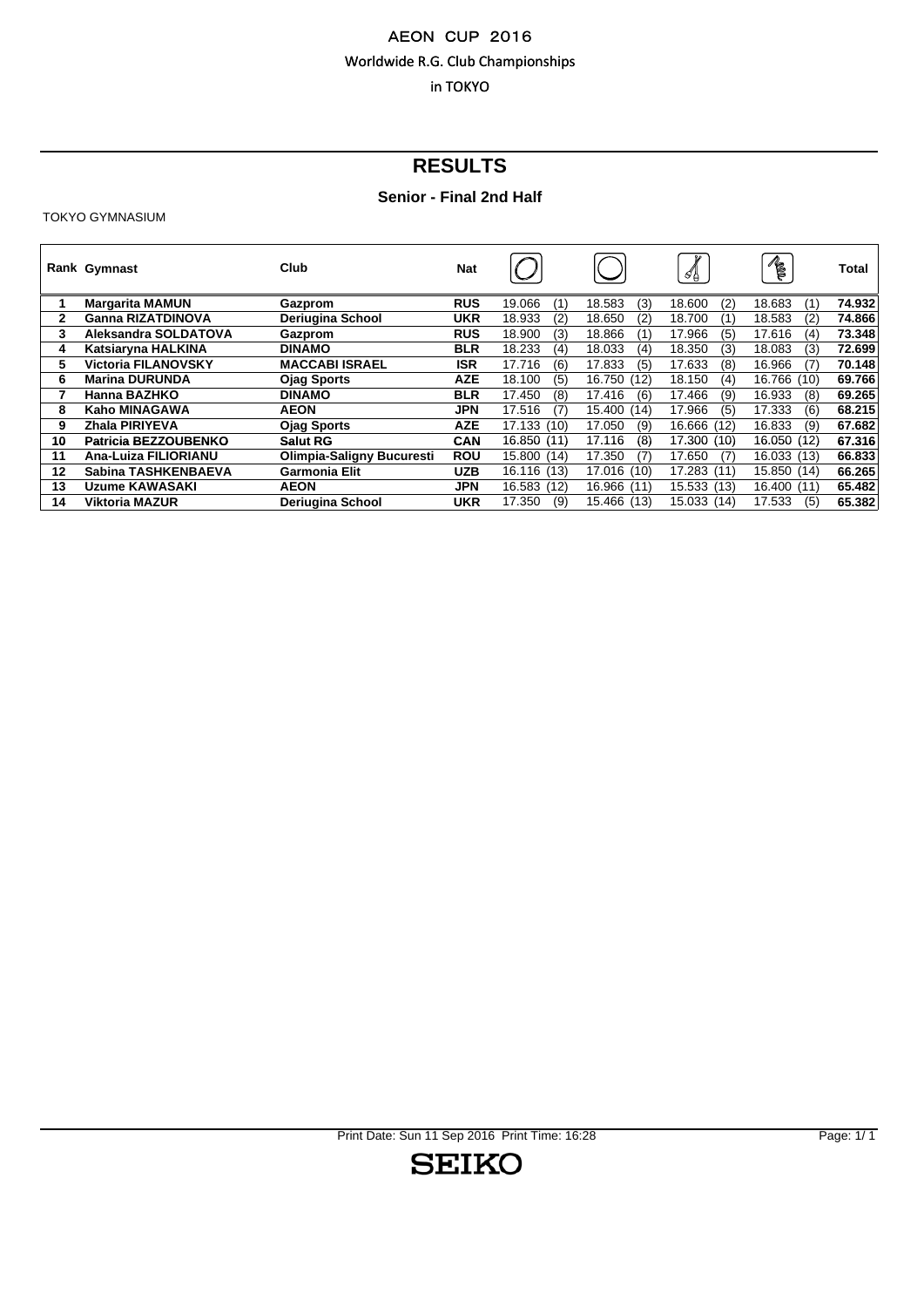# **RESULTS**

# **Junior - Final 2nd Half**

TOKYO GYMNASIUM

|   | Rank Gymnast             | Club                    | <b>Nat</b> | $\sim$<br>$\check{~}$ |     |        |     |        |     | v<br>√∦ |     | <b>Total</b> |
|---|--------------------------|-------------------------|------------|-----------------------|-----|--------|-----|--------|-----|---------|-----|--------------|
|   | <b>Marija SERGEEVA</b>   | Gazprom                 | <b>RUS</b> | 16.583                | (1) | 16.833 | (1) | 16.366 | (1) | 16.950  | (1) | 66.732       |
| 2 | Alina HARNASKO           | <b>DINAMO</b>           | <b>BLR</b> | 16.200                | (2) | 15.383 | (6) | 16.316 | (2) | 15.900  | (3) | 63.799       |
| 3 | <b>Karin KANTOROVICH</b> | <b>MACCABI ISRAEL</b>   | <b>ISR</b> | 15.933                | (4) | 15.700 | (3) | 15.850 | (3) | 15.900  | (3) | 63.383       |
|   | Olena DIACHENKO          | <b>Deriugina School</b> | <b>UKR</b> | 16.166                | (3) | 15.533 | (5) | 14.383 | (6) | 16.066  | (2) | 62.148       |
| 5 | Yulia VODOPYANOVA        | <b>ARMENIA</b>          | <b>ARM</b> | 14.666                | (7) | 15.750 | (2) | 15.500 | (4) | 15.783  | (5) | 61.699       |
| 6 | Zohra AGHAMIROVA         | <b>Ojag Sports</b>      | <b>AZE</b> | 15.333                | (6) | 15.083 | (7) | 14.700 | (5) | 15.416  | (6) | 60.532       |
|   | Chisaki OHIWA            | <b>AEON</b>             | <b>JPN</b> | 15.533                | (5) | 15.700 | (3) | 14.383 | (6) | 14.850  |     | 60.466       |
|   |                          |                         |            |                       |     |        |     |        |     |         |     |              |

Print Date: Sun 11 Sep 2016 Print Time: 14:05 Page: 1/1

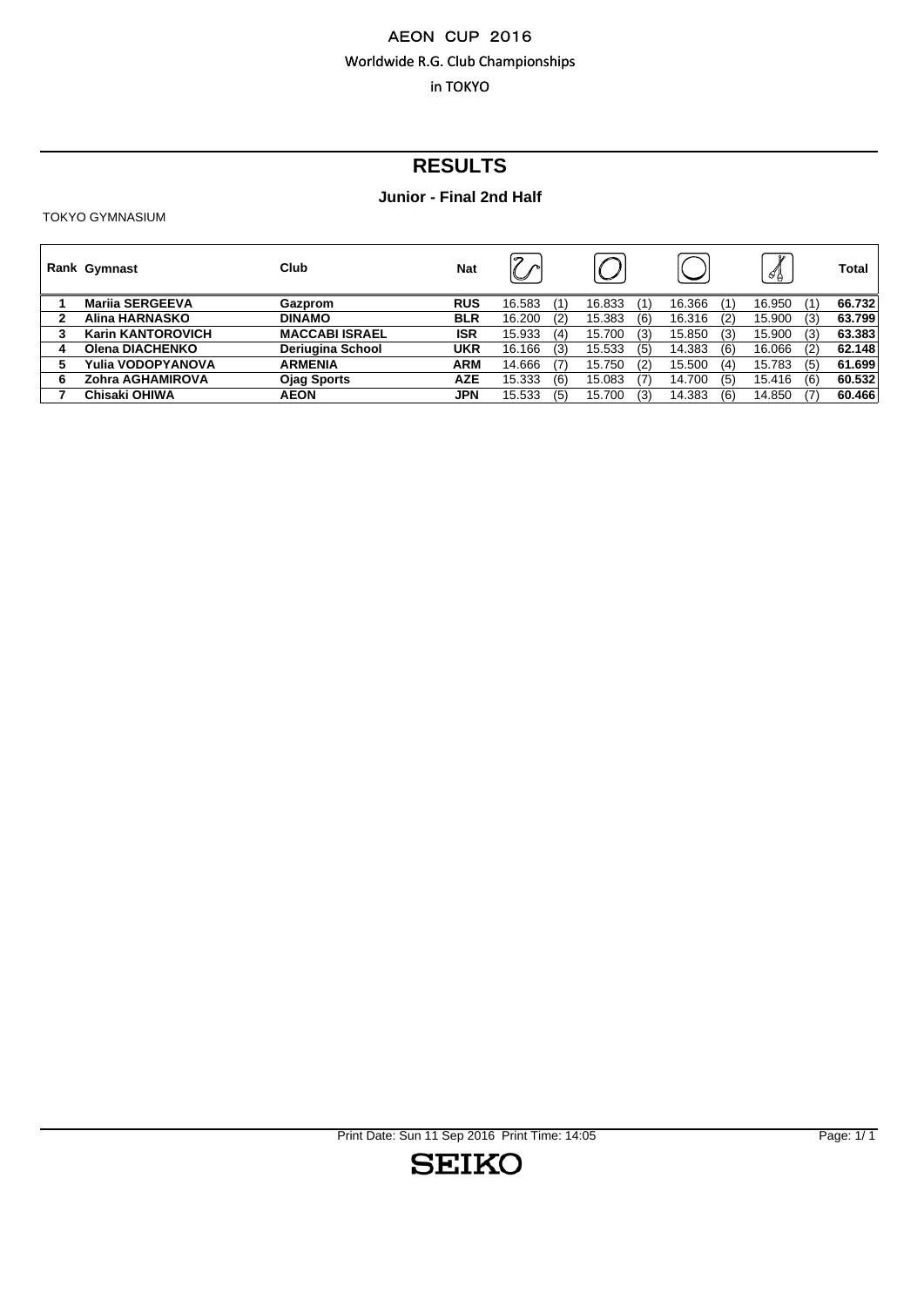# **RESULTS**

#### **Qualification**

#### TOKYO GYMNASIUM

| Rank         | Club<br>Gymnast                                 | <b>Nat</b> |               |                         |                       |                       | $\bar{\mathbb{Z}}$      | Total<br>Ind.<br>Rank        |
|--------------|-------------------------------------------------|------------|---------------|-------------------------|-----------------------|-----------------------|-------------------------|------------------------------|
| 1            | <b>Olimpia-Saligny Bucuresti</b>                | <b>ROU</b> | 14.400<br>(9) | (3)<br>48.466           | 46.299<br>(8)         | 48.616<br>(1)         | 33.249<br>(1)           | 191.030                      |
|              | Alice-Maria DAVID                               |            | 14.400        | 14.833                  | 14.033                | 15.100                |                         | 58.366 (44)                  |
|              | Ana-Luiza FILIORIANU<br>Andreea-Cristina VERDES | S<br>S     |               | 17.433<br>16.200        | 16.616<br>15.650      | 17.183<br>16.333      | 17.416<br>15.833        | 68.648<br>(1)<br>64.016 (15) |
| $\mathbf{2}$ | <b>ARMENIA</b>                                  | <b>ARM</b> | 15.550        | 48.632                  | 47.266                | 48.199                | 31.232 (10)             | 190.879                      |
|              | Yulia VODOPYANOVA                               | J          | (2)<br>15.550 | (1)<br>15.816           | (2)<br>15.716         | (2)<br>15.900         |                         | 62.982 (19)                  |
|              | Elizabeth PETROSYAN                             | S          |               | 16.133                  | 15.500                | 15.833                | 15.116                  | 62.582 (23)                  |
|              | Lilit HARUTYUNYAN                               | S          |               | 16.683                  | 16.050                | 16.466                | 16.116                  | 65.315 (9)                   |
| 3            | <b>Garmonia Elit</b>                            | <b>UZB</b> | 14.900<br>(7) | 47.515<br>(4)           | 46.800<br>(5)         | 47.815<br>(4)         | 31.966<br>(7)           | 188.996                      |
|              | Milana TYAN                                     | J          | 14.900        | 15.416                  | 14.900                | 15.066                |                         | 60.282(33)                   |
|              | Maftuna KUVONDIKOVA                             | S          |               | 15.133                  | 15.000                | 15.916                | 15.633                  | 61.682 (29)                  |
|              | Sabina TASHKENBAEVA                             | S          |               | 16.966                  | 16.900                | 16.833                | 16.333                  | 67.032(4)                    |
| 4            | <b>Piruett</b>                                  | <b>EST</b> | 13.550 (16)   | 48.499<br>(2)           | 47.699<br>(1)         | 45.332 (11)           | 32.816<br>(2)           | 187.896                      |
|              | Carmen Marii AESMA                              | J          | 13.550        | 14.883                  | 13.983                | 13.700                |                         | 56.116 (53)                  |
|              | Viktoria BOGDANOVA<br>Olga BOGDANOVA            | S<br>S     |               | 16.950<br>16.666        | 16.866<br>16.850      | 16.716<br>14.916      | 16.416<br>16.400        | 66.948<br>(5)<br>64.832 (10) |
| 5            | <b>MTK Budapest</b>                             | <b>HUN</b> | 14.933<br>(6) | 46.932<br>(8)           | 46.632<br>(6)         | 48.132<br>(3)         | 31.182 (11)             | 187.811                      |
|              | Anna JUHASZ                                     | J          | 14.933        | 14.100                  | 14.683                | 15.116                |                         | 58.832 (41)                  |
|              | Alexandra KIS                                   | S          |               | 16.466                  | 16.633                | 16.633                | 16.466                  | 66.198 (6)                   |
|              | Fanni PIGNICZKI                                 | S          |               | 16.366                  | 15.316                | 16.383                | 14.716                  | 62.781 (22)                  |
| 6            | Setagaya Junior R.G. Club                       | <b>JPN</b> | 14.100 (12)   | 46.715<br>(9)           | 46.982<br>(4)         | 46.882<br>(5)         | 32.583<br>(5)           | 187.262                      |
|              | Reina NAKAZAWA                                  | J          | 14.100        | 15.066                  | 15.216                | 15.116                |                         | 59.498 (36)                  |
|              | Mayu MORITA                                     | S          |               | 15.816                  | 14.616                | 15.633                | 16.883                  | 62.948 (20)                  |
|              | Rieko KAMEI                                     | S          |               | 15.833                  | 17.150                | 16.133                | 15.700                  | 64.816 (11)                  |
| 7            | Janika/Nord                                     | <b>EST</b> | 14.550<br>(8) | 45.949 (11)             | 47.249<br>(3)         | 45.333 (10)           | 32.599<br>(4)           | 185.680                      |
|              | Johanna Christina PETERSON<br>Janika VARTLAAN   | J<br>S     | 14.550        | 13.816<br>16.583        | 14.516<br>16.483      | 13.533<br>16.550      | 16.433                  | 56.415 (52)                  |
|              | Carmel KALLEMAA                                 | S          |               | 15.550                  | 16.250                | 15.250                | 16.166                  | 66.049 (7)<br>63.216 (17)    |
| 8            | <b>Vingro Visi</b>                              | LAT        | 13.516 (18)   | 47.165<br>(7)           | 46.599<br>(7)         | 46.465<br>(6)         | 31.582<br>(8)           | 185.327                      |
|              | Jekaterina FEDJUNINA                            | J          | 13.516        | 14.283                  | 14.366                | 14.466                |                         | 56.631 (51)                  |
|              | Laima Elza LIPKINA                              | S          |               | 16.116                  | 15.600                | 15.316                | 15.766                  | 62.798 (21)                  |
|              | Jelizaveta GAMALEJEVA                           | S          |               | 16.766                  | 16.633                | 16.683                | 15.816                  | 65.898 (8)                   |
| 9            | <b>MACCABI ISRAEL</b>                           | <b>ISR</b> | 15.866<br>(1) | 47.282<br>(5)           | 45.815 (10)           | 44.666 (14)           | 31.483<br>(9)           | 185.112                      |
|              | Karin KANTOROVICH                               | J          | 15.866        | 15.850                  | 15.016                | 15.833                |                         | 62.565 (24)                  |
|              | Diana LEVIN                                     | S<br>S     |               | 13.666                  | 13.633                | 13.900                | 13.783                  | 54.982 (59)                  |
| 10           | Victoria FILANOVSKY<br>Armonia d'Abruzzo        | <b>ITA</b> | 15.283<br>(3) | 17.766<br>47.266<br>(6) | 17.166<br>44.466 (13) | 14.933<br>44.016 (15) | 17.700<br>32.733<br>(3) | 67.565<br>(3)<br>183.764     |
|              | Caterina ALLOVIO                                | J          | 15.283        | 14.066                  | 12.383                | 15.116                |                         | 56.848 (50)                  |
|              | Alessia RUSSO                                   | S          |               | 16.750                  | 15.600                | 15.400                | 17.000                  | 64.750 (12)                  |
|              | Valeria PYSMENNA CARRI                          | S          |               | 16.450                  | 16.483                | 13.500                | 15.733                  | 62.166 (26)                  |
| 11           | Angel R.G. Kagawa Nittyu                        | <b>JPN</b> | 14.950<br>(5) | 45.982 (10)             | 45.382 (11)           | 45.549<br>(9)         | 30.849 (12)             | 182.712                      |
|              | Sumire KITA                                     | J          | 14.950        | 14.950                  | 14.350                | 14.766                |                         | 59.016 (39)                  |
|              | Moka UEMATSU                                    | S          |               | 15.216                  | 15.516                | 15.700                | 15.366                  | 61.798 (28)                  |
|              | Kaede KURIBAYASHI                               | S          |               | 15.816                  | 15.516                | 15.083                | 15.483                  | 61.898 (27)                  |
| 12           | <b>Malaysian R.G. Club</b>                      | <b>MAS</b> | 14.400<br>(9) | 45.549 (12)             | 45.949<br>(9)         | 46.132<br>(7)         | 28.499 (20)             | 180.529                      |
|              | Nur Naieme ZAINUL ARIFFIN                       | J          | 14.400        | 15.333                  | 14.733                | 14.666                |                         | 59.132 (37)                  |
|              | Lok Yi CHONG                                    | S<br>S     |               | 13.950                  | 14.783                | 15.366                | 13.216                  | 57.315 (48)                  |
|              | Sie Yan KOI                                     |            |               | 16.266                  | 16.433                | 16.100                | 15.283                  | 64.082 (13)                  |

Print Date: Fri 9 Sep 2016 Print Time: 19:07 Print Page: 1/3

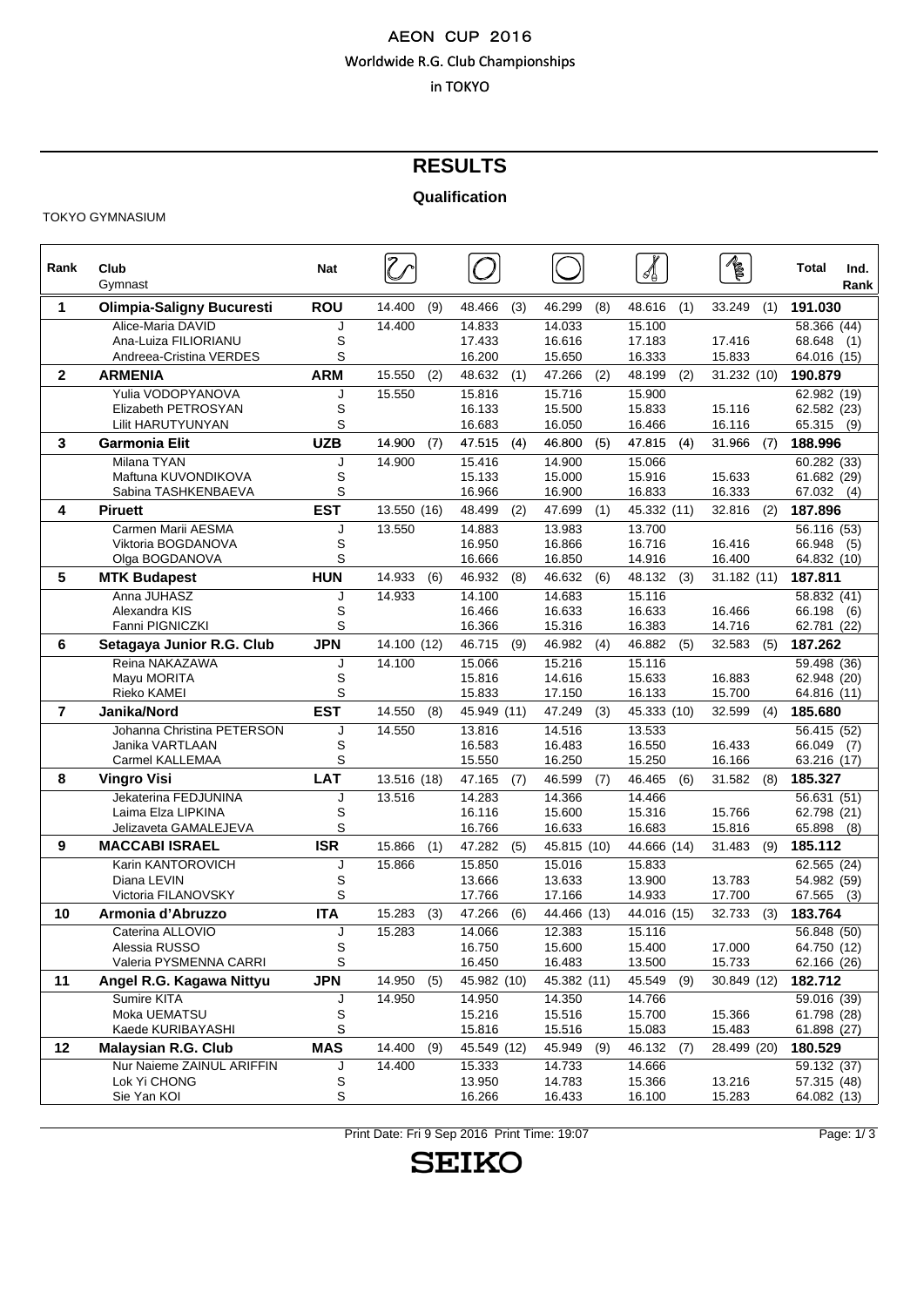# **RESULTS**

#### **Qualification**

#### TOKYO GYMNASIUM

| Rank | Club<br>Gymnast                                                    | <b>Nat</b>  |               |                            |                            | ∛₿                         | $\bar{\ell}$     | Total<br>Ind.<br>Rank                                  |
|------|--------------------------------------------------------------------|-------------|---------------|----------------------------|----------------------------|----------------------------|------------------|--------------------------------------------------------|
| 13   | <b>YSC Slovakia</b>                                                | <b>SVK</b>  | 13.550 (16)   | 44.465 (14)                | 43.416 (15)                |                            | 30.049 (15)      | 176.562                                                |
|      | Krishna SEMANOVA<br>Nataliya POLIAKOVA<br>Xeuia KILIANOVA          | J<br>S<br>S | 13.550        | 14.116<br>14.283<br>16.066 | 13.250<br>14.283<br>15.883 | 14.116<br>15.316<br>15.650 | 14.466<br>15.583 | 55.032 (58)<br>58.348 (45)<br>63.182 (18)              |
| 14   | <b>Salut RG</b>                                                    | CAN         | 14.000 (13)   | 42.115 (21)                | 42.450 (18)                | 44.932 (13)                | 32.083<br>(6)    | 175.580                                                |
|      | Gloria HAUER<br>Patricia BEZZOUBENKO<br>Emma LOZHKIN               | J<br>S<br>S | 14.000        | 12.016<br>16.466<br>13.633 | 11.550<br>16.550<br>14.350 | 13.366<br>17.433<br>14.133 | 17.133<br>14.950 | 50.932 (69)<br>67.582 (2)<br>57.066 (49)               |
| 15   | South Africa R.G. Club                                             | <b>RSA</b>  | 12.166 (23)   | 44.816 (13)                | 43.649 (14)                | 43.900 (16)                | 30.349 (14)      | 174.880                                                |
|      | <b>Lilica BURGER</b><br>Grace LEGOTE<br>Palesa MOHLAMME            | J<br>S<br>S | 12.166        | 13.400<br>15.600<br>15.816 | 11.383<br>16.266<br>16.000 | 12.700<br>16.250<br>14.950 | 15.933<br>14.416 | 49.649 (71)<br>64.049 (14)<br>61.182 (31)              |
| 16   | <b>SK TART MS BRNO</b>                                             | <b>CZE</b>  | 14.966<br>(4) | 44.383 (15)                | 40.933 (21)                | 45.782<br>(8)              | 26.516 (22)      | 172.580                                                |
|      | Alina CHAMZINA<br>Alice HEJCOVA<br>Anna SEBKOVA                    | J<br>S<br>S | 14.966        | 15.183<br>12.750<br>16.450 | 14.700<br>12.483<br>13.750 | 15.783<br>13.416<br>16.583 | 10.983<br>15.533 | 60.632 (32)<br>49.632 (72)<br>62.316 (25)              |
| 17   | <b>FGP Team</b>                                                    | <b>POR</b>  | 14.150 (11)   | 43.065 (18)                | 44.649 (12)                | 41.166 (20)                | 29.216 (17)      | 172.246                                                |
|      | Dinora BONDAR<br>Tania DOMINGUES<br>Rafaela VALENTE                | J<br>S<br>S | 14.150        | 14.066<br>14.283<br>14.716 | 14.583<br>13.966<br>16.100 | 13.000<br>14.233<br>13.933 | 14.950<br>14.266 | $\overline{55.799}$ (55)<br>57.432 (47)<br>59.015 (40) |
| 18   | <b>Welsh Gymnastics</b>                                            | <b>GBR</b>  | 12.333 (22)   | 44.116 (16)                | 42.065 (20)                | 42.415 (18)                | 30.416 (13)      | 171.345                                                |
|      | Abigail HANFORD<br>Gemma FRIZELLE<br>Laura HALFORD                 | J<br>S<br>S | 12.333        | 13.133<br>14.750<br>16.233 | 12.666<br>13.666<br>15.733 | 11.866<br>14.883<br>15.666 | 14.733<br>15.683 | 49.998 (70)<br>58.032 (46)<br>63.315 (16)              |
| 19   | Asker TF                                                           | <b>NOR</b>  | 12.783 (20)   | 43.966 (17)                | 42.499 (17)                | 42.700 (17)                | 28.849 (19)      | 170.797                                                |
|      | Anna STOYANOVA<br><b>Emile Hvideste SWENSEN</b><br>Emilie HOLTE    | J<br>S<br>S | 12.783        | 13.666<br>15.350<br>14.950 | 13.133<br>14.650<br>14.716 | 13.050<br>15.400<br>14.250 | 14.366<br>14.483 | 52.632 (65)<br>59.766 (35)<br>58.399 (43)              |
| 20   | <b>Belgium</b>                                                     | <b>BEL</b>  | 13.966 (14)   | 42.782 (19)                | 43.165 (16)                | 40.432 (21)                | 29.699 (16)      | 170.044                                                |
|      | Mayte VAN KAMPEN<br>Anais COLLIN<br>Vanina VAN PUYVELDE            | J<br>S<br>S | 13.966        | 13.616<br>15.500<br>13.666 | 14.166<br>15.233<br>13.766 | 14.133<br>15.083<br>11.216 | 15.866<br>13.833 | 55.881 (54)<br>61.682 (29)<br>52.481 (67)              |
| 21   | <b>LIETUVA</b>                                                     | <b>LTU</b>  | 13.900 (15)   | 42.599 (20)                | 42.149 (19)                | 41.732 (19)                | 28.899 (18)      | 169.279                                                |
|      | Julija IVABOVA<br>Veronika PRONCENKO<br>Migle VARNAITE             | J<br>S<br>S | 13.900        | 13.733<br>15.733<br>13.133 | 14.150<br>13.233<br>14.766 | 13.266<br>15.383<br>13.083 | 15.466<br>13.433 | 55.049 (57)<br>59.815 (34)<br>54.415 (60)              |
| 22   | <b>Prahran RG Specialist Centre</b>                                | <b>AUS</b>  | 13.250 (19)   | 41.232 (22)                | 39.633 (22)                | 39.649 (23)                | 25.033 (23)      | 158.797                                                |
|      | Alexandra KIROI<br>Maya BENNET<br>Anna LOGACHOVA                   | J<br>S<br>S | 13.250        | 14.233<br>14.633<br>12.366 | 12.733<br>14.550<br>12.350 | 12.533<br>14.733<br>12.383 | 14.650<br>10.383 | 52.749 (64)<br>58.566 (42)<br>47.482 (75)              |
| 23   | <b>JRC GYMNASTICS</b>                                              | <b>THA</b>  | 11.583 (26)   | 40.882 (23)                | 38.598 (24)                | 40.049 (22)                | 26.733 (21)      | 157.845                                                |
|      | Konpitcha PATANASAK<br>Beniaporn LIMPANICH<br>Panjarat PRAWATYOTIN | J<br>S<br>S | 11.583        | 13.100<br>13.616<br>14.166 | 11.566<br>12.666<br>14.366 | 13.150<br>13.366<br>13.533 | 13.500<br>13.233 | 49.399 (73)<br>53.148 (61)<br>55.298 (56)              |
| 24   | <b>NGUYEN THU HA R.G. Club</b>                                     | <b>VIE</b>  | 12.633 (21)   | 38.599 (24)                | 39.099 (23)                | 37.765 (24)                | 24.833 (24)      | 152.929                                                |
|      | Ha my NGUYEN<br>Mai Nhat Linh TRUONG<br>Hong Nhung NGUYEN          | J<br>S<br>S | 12.633        | 13.216<br>11.533<br>13.850 | 13.000<br>14.183<br>11.916 | 12.733<br>13.466<br>11.566 | 13.433<br>11.400 | 51.582 (68)<br>52.615 (66)<br>48.732 (74)              |

Print Date: Fri 9 Sep 2016 Print Time: 19:07 Print Page: 2/ 3

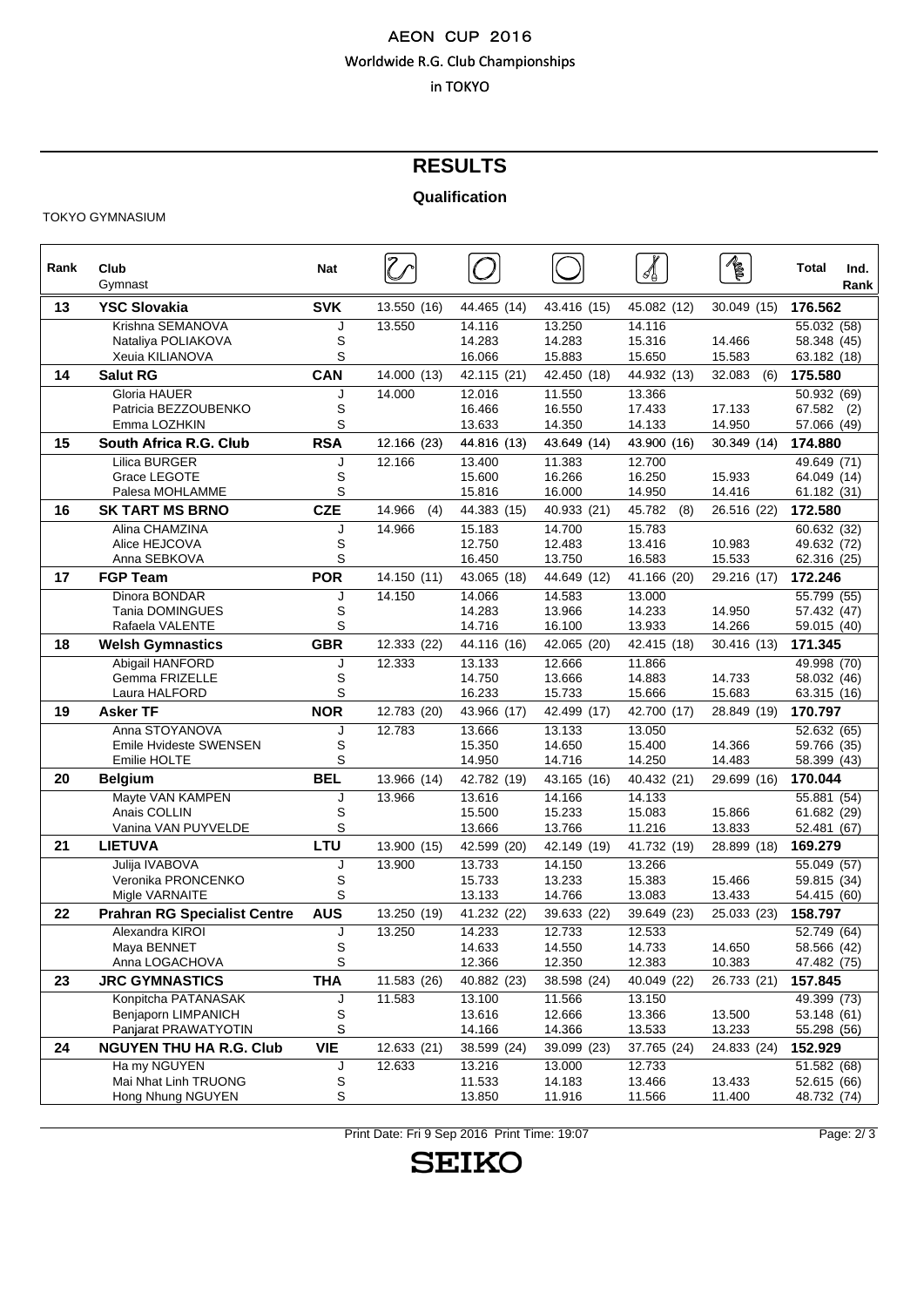# **RESULTS**

# **Qualification**

#### TOKYO GYMNASIUM

| Rank | Club<br>Gymnast      | <b>Nat</b> | $\curvearrowright$         |             |             | 4           | R           | Total<br>Ind.<br>Rank |  |
|------|----------------------|------------|----------------------------|-------------|-------------|-------------|-------------|-----------------------|--|
| 25   | <b>RUYTON RG</b>     | <b>AUS</b> | 12.166 (23)<br>34.116 (25) |             | 35.332 (25) | 36.649 (25) | 24.683 (25) | 142.946               |  |
|      | Silvia VALENTE       | J          | 12.166                     | 11.900      | 11.366      | 10.733      |             | 46.165 (76)           |  |
|      | Yingcui CHAN         | S          |                            | 9.366       | 9.883       | 13.483      | 11.150      | 43.882 (77)           |  |
|      | <b>Emily BARROW</b>  | S          |                            | 12.850      | 14.083      | 12.433      | 13.533      | 52.899 (63)           |  |
| 26   | <b>Jusco RG Club</b> | <b>CAN</b> | 12.083 (25)                | 29.199 (26) | 29.032 (26) | 27.783 (26) | 13.916 (26) | 112.013               |  |
|      | Diana NOSKOVA        | J          | 12.083                     | 13.416      | 13.616      | 13.850      |             | 52.965 (62)           |  |
|      | Anna-Marie ONDAATJE  | S          |                            | <b>DNS</b>  | <b>DNS</b>  | <b>DNS</b>  | <b>DNS</b>  | <b>DNS</b>            |  |
|      | Katherine UCHIDA     | S          |                            | 15.783      | 15.416      | 13.933      | 13.916      | 59.048 (38)           |  |

Print Date: Fri 9 Sep 2016 Print Time: 19:07 Print Page: 3/3

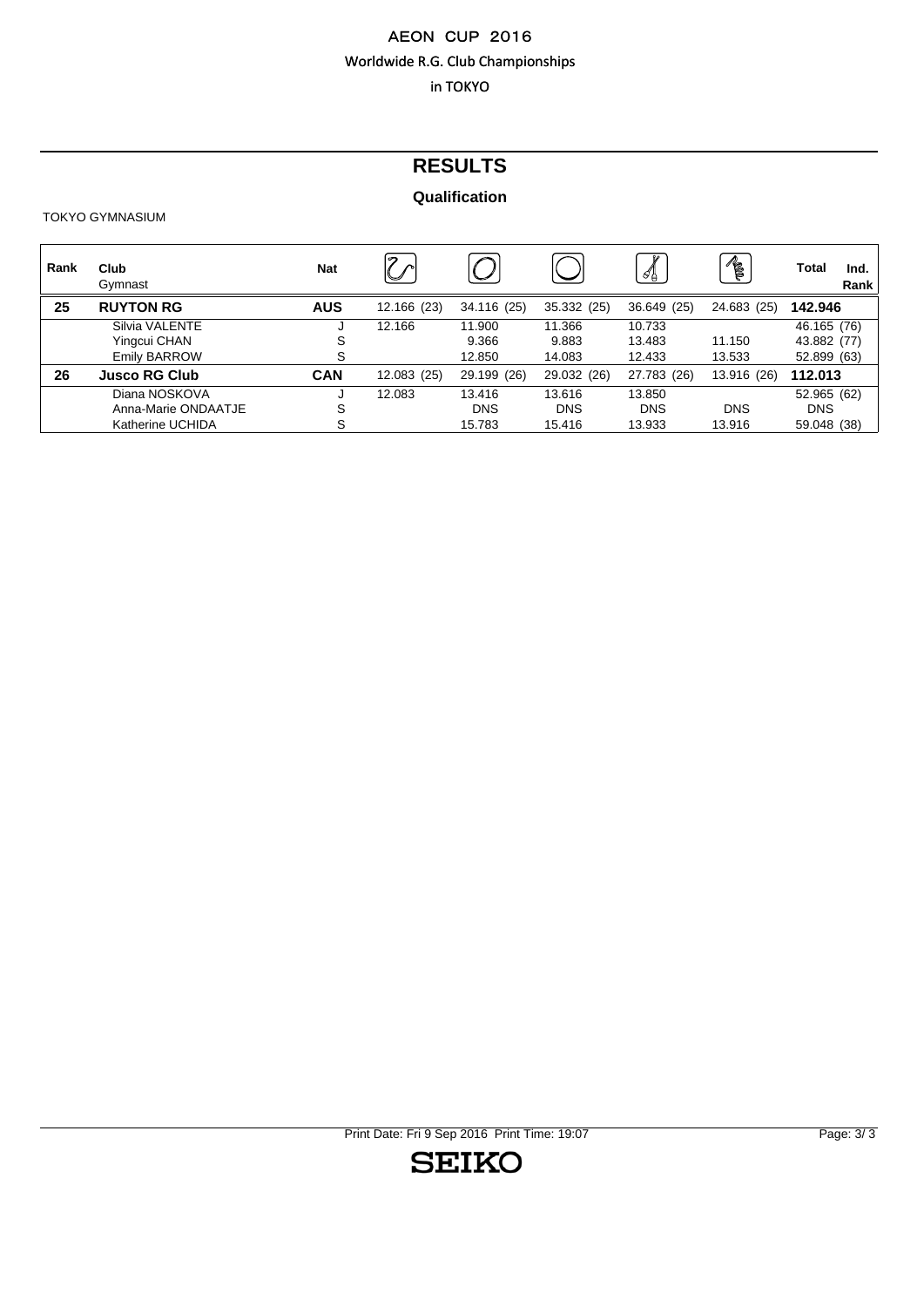# **RESULTS**

# **Senior - Qualification**

TOKYO GYMNASIUM

|                | Rank Gymnast                                     | Club                                                     | <b>Nat</b>               |                                 |                                  | ⋬                              | $\bar{\mathcal{E}}$              | Total            |
|----------------|--------------------------------------------------|----------------------------------------------------------|--------------------------|---------------------------------|----------------------------------|--------------------------------|----------------------------------|------------------|
| 1              | Ana-Luiza FILIORIANU                             | <b>Olimpia-Saligny Bucuresti</b>                         | ROU                      | 17.433<br>(2)                   | 16.616<br>(8)                    | 17.183<br>(2)                  | 17.416<br>(2)                    | 68.648           |
| $\overline{2}$ | Patricia BEZZOUBENKO                             | <b>Salut RG</b>                                          | CAN                      | 16.466<br>(10)                  | 16.550<br>(9)                    | 17.433<br>(1)                  | 17.133<br>(3)                    | 67.582           |
| 3              | <b>Victoria FILANOVSKY</b>                       | <b>MACCABI ISRAEL</b>                                    | <b>ISR</b>               | 17.766<br>(1)                   | 17.166<br>(1)                    | 14.933 (31)                    | 17.700<br>(1)                    | 67.565           |
| 4              | Sabina TASHKENBAEVA                              | Garmonia Elit                                            | <b>UZB</b>               | (3)<br>16.966                   | 16.900<br>(3)                    | 16.833<br>(3)                  | 16.333<br>(10)                   | 67.032           |
| 5              | Viktoria BOGDANOVA                               | <b>Piruett</b>                                           | <b>EST</b>               | 16.950<br>(4)                   | 16.866<br>(4)                    | 16.716<br>(4)                  | 16.416<br>(8)                    | 66.948           |
| 6<br>7         | Alexandra KIS<br>Janika VARTLAAN                 | <b>MTK Budapest</b><br>Janika/Nord                       | <b>HUN</b><br><b>EST</b> | 16.466<br>(10)<br>16.583<br>(9) | 16.633<br>(6)<br>16.483<br>(10)  | 16.633<br>(6)<br>16.550<br>(8) | 16.466<br>(6)<br>16.433<br>(7)   | 66.198<br>66.049 |
| 8              | <b>Jelizaveta GAMALEJEVA</b>                     | <b>Vingro Visi</b>                                       | <b>LAT</b>               | 16.766<br>(5)                   | 16.633<br>(6)                    | (5)<br>16.683                  | 15.816<br>(16)                   | 65.898           |
| 9              | <b>Lilit HARUTYUNYAN</b>                         | <b>ARMENIA</b>                                           | <b>ARM</b>               | 16.683<br>(7)                   | 16.050<br>(16)                   | 16.466<br>(9)                  | 16.116<br>(12)                   | 65.315           |
| 10             | <b>Olga BOGDANOVA</b>                            | <b>Piruett</b>                                           | <b>EST</b>               | 16.666<br>(8)                   | 16.850<br>(5)                    | 14.916 $(32)$                  | 16.400<br>(9)                    | 64.832           |
| 11             | <b>Rieko KAMEI</b>                               | Setagaya Junior R.G. Club                                | <b>JPN</b>               | 15.833 (21)                     | 17.150<br>(2)                    | 16.133 (13)                    | 15.700<br>(19)                   | 64.816           |
| 12             | Alessia RUSSO                                    | Armonia d'Abruzzo                                        | <b>ITA</b>               | 16.750<br>(6)                   | 15.600<br>(21)                   | 15.400 (21)                    | 17.000<br>(4)                    | 64.750           |
| 13             | Sie Yan KOI                                      | <b>Malaysian R.G. Club</b>                               | <b>MAS</b>               | 16.266 (15)                     | (12)<br>16.433                   | 16.100 (14)                    | 15.283<br>(27)                   | 64.082           |
| 14             | <b>Grace LEGOTE</b>                              | South Africa R.G. Club                                   | <b>RSA</b>               | 15.600 (27)                     | 16.266<br>(13)                   | 16.250<br>(12)                 | 15.933<br>(13)                   | 64.049           |
| 15             | <b>Andreea-Cristina VERDES</b>                   | Olimpia-Saligny Bucuresti                                | <b>ROU</b>               | 16.200 (17)                     | 15.650 (20)                      | 16.333 (11)                    | 15.833 (15)                      | 64.016           |
| 16             | <b>Laura HALFORD</b>                             | <b>Welsh Gymnastics</b>                                  | <b>GBR</b>               | 16.233 (16)                     | 15.733<br>(19)                   | 15.666 (18)                    | 15.683<br>(20)                   | 63.315           |
| 17             | <b>Carmel KALLEMAA</b>                           | Janika/Nord                                              | <b>EST</b>               | 15.550 (28)                     | 16.250<br>(14)                   | 15.250<br>(27)                 | 16.166<br>(11)                   | 63.216           |
| 18             | <b>Xeuia KILIANOVA</b>                           | <b>YSC Slovakia</b>                                      | <b>SVK</b>               | 16.066 (20)                     | 15.883<br>(18)                   | 15.650 (19)                    | 15.583<br>(22)                   | 63.182           |
| 19             | <b>Mayu MORITA</b>                               | Setagaya Junior R.G. Club                                | <b>JPN</b>               | 15.816 (22)                     | 14.616<br>(34)                   | 15.633 (20)                    | 16.883<br>(5)                    | 62.948           |
| 20             | Laima Elza LIPKINA                               | <b>Vingro Visi</b>                                       | <b>LAT</b>               | 16.116 (19)                     | 15.600 (21)                      | 15.316 (25)                    | 15.766<br>(17)                   | 62.798           |
| 21             | <b>Fanni PIGNICZKI</b>                           | <b>MTK Budapest</b>                                      | <b>HUN</b>               | 16.366 (14)                     | 15.316<br>(27)                   | 16.383 (10)                    | 14.716<br>(32)                   | 62.781           |
| 22             | <b>Elizabeth PETROSYAN</b>                       | <b>ARMENIA</b>                                           | <b>ARM</b>               | 16.133 (18)                     | 15.500<br>(25)                   | 15.833 (16)                    | 15.116<br>(28)                   | 62.582           |
| 23             | Anna SEBKOVA                                     | <b>SK TART MS BRNO</b>                                   | <b>CZE</b>               | 16.450 (12)                     | 13.750<br>(43)                   | 16.583<br>(7)                  | 15.533 (23)                      | 62.316           |
| 24             | <b>Valeria PYSMENNA CARRI</b>                    | Armonia d'Abruzzo                                        | <b>ITA</b>               | 16.450 (12)                     | 16.483<br>(10)                   | 13.500<br>(42)                 | 15.733<br>(18)                   | 62.166           |
| 25             | Kaede KURIBAYASHI                                | Angel R.G. Kagawa Nittyu                                 | <b>JPN</b>               | 15.816 (22)                     | 15.516 (23)                      | 15.083 (28)                    | 15.483<br>(24)                   | 61.898           |
| 26<br>27       | <b>Moka UEMATSU</b>                              | Angel R.G. Kagawa Nittyu                                 | JPN<br><b>UZB</b>        | 15.216 (31)                     | 15.516<br>(23)                   | 15.700 (17)                    | 15.366<br>(26)                   | 61.798<br>61.682 |
| 27             | Maftuna KUVONDIKOVA<br><b>Anais COLLIN</b>       | <b>Garmonia Elit</b>                                     | <b>BEL</b>               | 15.133 (32)<br>15.500 (29)      | (29)<br>15.000<br>15.233<br>(28) | 15.916 (15)<br>15.083<br>(28)  | 15.633<br>(21)<br>15.866<br>(14) | 61.682           |
| 29             | <b>Palesa MOHLAMME</b>                           | <b>Belgium</b><br>South Africa R.G. Club                 | <b>RSA</b>               | 15.816 (22)                     | 16.000<br>(17)                   | 14.950 (30)                    | 14.416 (36)                      | 61.182           |
| 30             | <b>Veronika PRONCENKO</b>                        | <b>LIETUVA</b>                                           | LTU                      | 15.733 (26)                     | 13.233<br>(46)                   | 15.383 (23)                    | 15.466<br>(25)                   | 59.815           |
| 31             | <b>Emile Hvideste SWENSEN</b>                    | <b>Asker TF</b>                                          | <b>NOR</b>               | 15.350 (30)                     | 14.650 (33)                      | 15.400 (21)                    | 14.366<br>(37)                   | 59.766           |
| 32             | <b>Katherine UCHIDA</b>                          | <b>Jusco RG Club</b>                                     | CAN                      | 15.783 (25)                     | 15.416<br>(26)                   | 13.933 (38)                    | 13.916<br>(39)                   | 59.048           |
| 33             | Rafaela VALENTE                                  | <b>FGP Team</b>                                          | <b>POR</b>               | 14.716 (35)                     | 16.100<br>(15)                   | 13.933 (38)                    | 14.266<br>(38)                   | 59.015           |
| 34             | Maya BENNET                                      | <b>Prahran RG Specialist Centre AUS</b>                  |                          | 14.633 (36)                     | 14.550<br>(35)                   | 14.733 (34)                    | 14.650<br>(33)                   | 58.566           |
| 35             | <b>Emilie HOLTE</b>                              | <b>Asker TF</b>                                          | <b>NOR</b>               | 14.950 (33)                     | 14.716<br>(32)                   | 14.250<br>(35)                 | 14.483<br>(34)                   | 58.399           |
| 36             | Nataliya POLIAKOVA                               | <b>YSC Slovakia</b>                                      | <b>SVK</b>               | 14.283 (37)                     | 14.283<br>(38)                   | 15.316 (25)                    | 14.466<br>(35)                   | 58.348           |
| 37             | <b>Gemma FRIZELLE</b>                            | <b>Welsh Gymnastics</b>                                  | <b>GBR</b>               | 14.750 (34)                     | 13.666<br>(44)                   | 14.883 (33)                    | 14.733<br>(31)                   | 58.032           |
| 38             | <b>Tania DOMINGUES</b>                           | <b>FGP Team</b>                                          | <b>POR</b>               | 14.283 (37)                     | 13.966<br>(41)                   | 14.233 (36)                    | 14.950<br>(29)                   | 57.432           |
| 39             | <b>Lok Yi CHONG</b>                              | Malaysian R.G. Club                                      | <b>MAS</b>               | 13.950 (40)                     | 14.783<br>(30)                   | 15.366 (24)                    | 13.216<br>(47)                   | 57.315           |
| 40             | Emma LOZHKIN                                     | <b>Salut RG</b>                                          | <b>CAN</b>               | 13.633 (44)                     | 14.350<br>(37)                   | 14.133 (37)                    | 14.950<br>(29)                   | 57.066           |
| 41             | <b>Panjarat PRAWATYOTIN</b>                      | <b>JRC GYMNASTICS</b>                                    | <b>THA</b>               | 14.166 (39)                     | 14.366<br>(36)                   | 13.533<br>(41)                 | 13.233<br>(46)                   | 55.298           |
| 42             | Diana LEVIN                                      | <b>MACCABI ISRAEL</b>                                    | <b>ISR</b>               | 13.666<br>(42)                  | 13.633<br>(45)                   | 13.900<br>(40)                 | 13.783<br>(41)                   | 54.982           |
| 43             | Migle VARNAITE                                   | <b>LIETUVA</b>                                           | LTU                      | 13.133 (46)                     | 14.766 (31)                      | 13.083 (47)                    | 13.433 (44)                      | 54.415           |
| 44             | <b>Benjaporn LIMPANICH</b>                       | <b>JRC GYMNASTICS</b>                                    | <b>THA</b>               | 13.616 (45)                     | 12.666 (47)                      | 13.366 (46)                    | 13.500 (43)                      | 53.148           |
| 45             | <b>Emily BARROW</b>                              | <b>RUYTON RG</b>                                         | <b>AUS</b>               | 12.850 (47)                     | 14.083 (40)                      | 12.433 (48)                    | 13.533 (42)                      | 52.899           |
| 46             | <b>Mai Nhat Linh TRUONG</b>                      | <b>NGUYEN THU HA R.G. Club</b>                           | <b>VIE</b><br><b>BEL</b> | 11.533 (50)                     | 14.183 (39)                      | 13.466 (44)                    | 13.433 (44)                      | 52.615           |
| 47             | Vanina VAN PUYVELDE                              | <b>Belgium</b>                                           | <b>CZE</b>               | 13.666 (42)                     | 13.766 (42)                      | 11.216 (51)                    | 13.833 (40)                      | 52.481           |
| 48<br>49       | <b>Alice HEJCOVA</b><br><b>Hong Nhung NGUYEN</b> | <b>SK TART MS BRNO</b><br><b>NGUYEN THU HA R.G. Club</b> | <b>VIE</b>               | 12.750 (48)<br>13.850 (41)      | 12.483 (48)<br>11.916 (50)       | 13.416 (45)<br>11.566 (50)     | 10.983 (50)                      | 49.632<br>48.732 |
| 50             | <b>Anna LOGACHOVA</b>                            | <b>Prahran RG Specialist Centre AUS</b>                  |                          | 12.366 (49)                     | 12.350 (49)                      | 12.383 (49)                    | 11.400 (48)<br>10.383 (51)       | 47.482           |
| 51             | <b>Yingcui CHAN</b>                              | <b>RUYTON RG</b>                                         | <b>AUS</b>               | 9.366(51)                       | 9.883(51)                        | 13.483 (43)                    | 11.150 (49)                      | 43.882           |
|                | <b>Anna-Marie ONDAATJE</b>                       | <b>Jusco RG Club</b>                                     | CAN                      | <b>DNS</b>                      | <b>DNS</b>                       | <b>DNS</b>                     | <b>DNS</b>                       | <b>DNS</b>       |
|                |                                                  |                                                          |                          |                                 |                                  |                                |                                  |                  |

Print Date: Fri 9 Sep 2016 Print Time: 19:08 Print Page: 1/ 1

**SEIKO**